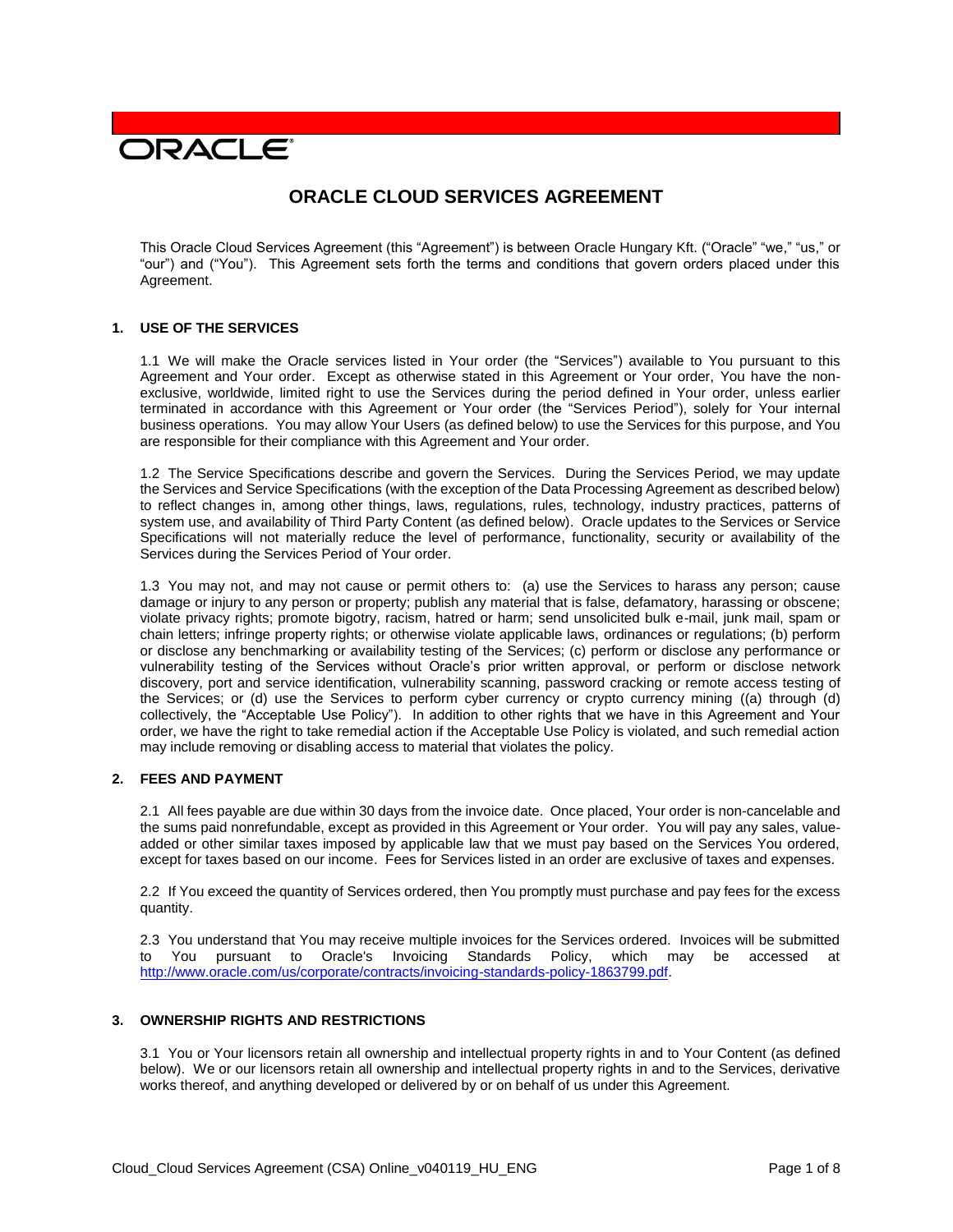3.2 You may have access to Third Party Content through use of the Services. Unless otherwise stated in Your order, all ownership and intellectual property rights in and to Third Party Content and the use of such content is governed by separate third party terms between You and the third party.

3.3 You grant us the right to host, use, process, display and transmit Your Content to provide the Services pursuant to and in accordance with this Agreement and Your order. You have sole responsibility for the accuracy, quality, integrity, legality, reliability, and appropriateness of Your Content, and for obtaining all rights related to Your Content required by Oracle to perform the Services.

3.4 You may not, and may not cause or permit others to: (a) modify, make derivative works of, disassemble, decompile, reverse engineer, reproduce, republish, download, or copy any part of the Services (including data structures or similar materials produced by programs); (b) access or use the Services to build or support, directly or indirectly, products or services competitive to Oracle; or (c) license, sell, transfer, assign, distribute, outsource, permit timesharing or service bureau use of, commercially exploit, or make available the Services to any third party except as permitted by this Agreement or Your order.

# **4. NONDISCLOSURE**

4.1 By virtue of this Agreement, the parties may disclose to each other information that is confidential ("Confidential Information"). Confidential Information shall be limited to the terms and pricing under this Agreement and Your order, Your Content residing in the Services, and all information clearly identified as confidential at the time of disclosure.

4.2 A party's Confidential Information shall not include information that: (a) is or becomes a part of the public domain through no act or omission of the other party; (b) was in the other party's lawful possession prior to the disclosure and had not been obtained by the other party either directly or indirectly from the disclosing party; (c) is lawfully disclosed to the other party by a third party without restriction on the disclosure; or (d) is independently developed by the other party.

4.3 Each party agrees not to disclose the other party's Confidential Information to any third party other than as set forth in the following sentence for a period of five years from the date of the disclosing party's disclosure of the Confidential Information to the receiving party; however, we will protect the confidentiality of Your Content residing in the Services for as long as such information resides in the Services. Each party may disclose Confidential Information only to those employees, agents or subcontractors who are required to protect it against unauthorized disclosure in a manner no less protective than required under this Agreement, and each party may disclose the other party's Confidential Information in any legal proceeding or to a governmental entity as required by law. We will protect the confidentiality of Your Content residing in the Services in accordance with the Oracle security practices defined as part of the Service Specifications applicable to Your order.

# **5. PROTECTION OF YOUR CONTENT**

5.1 In order to protect Your Content provided to Oracle as part of the provision of the Services, Oracle will comply with the applicable administrative, physical, technical and other safeguards, and other applicable aspects of system and content management, available at [http://www.oracle.com/us/corporate/contracts/cloud-services/index.html.](http://www.oracle.com/us/corporate/contracts/cloud-services/index.html)

5.2 To the extent Your Content includes Personal Data (as that term is defined in the applicable data privacy policies and the Data Processing Agreement (as that term is defined below)), Oracle will furthermore comply with the following:

- a. the relevant Oracle privacy policies applicable to the Services, available at [http://www.oracle.com/us/legal/privacy/overview/index.html;](http://www.oracle.com/us/legal/privacy/overview/index.html) and
- b. the applicable version of the Data Processing Agreement for Oracle Services (the "Data Processing Agreement"), unless stated otherwise in Your order. The version of the Data Processing Agreement applicable to Your order (a) is available at [https://www.oracle.com/corporate/contracts/cloud](https://www.oracle.com/corporate/contracts/cloud-services/contracts.html#data-processing)[services/contracts.html#data-processing](https://www.oracle.com/corporate/contracts/cloud-services/contracts.html#data-processing) and is incorporated herein by reference, and (b) will remain in force during the Services Period of Your order. In the event of any conflict between the terms of the Data Processing Agreement and the terms of the Service Specifications (including any applicable Oracle privacy policies), the terms of the Data Processing Agreement shall take precedence.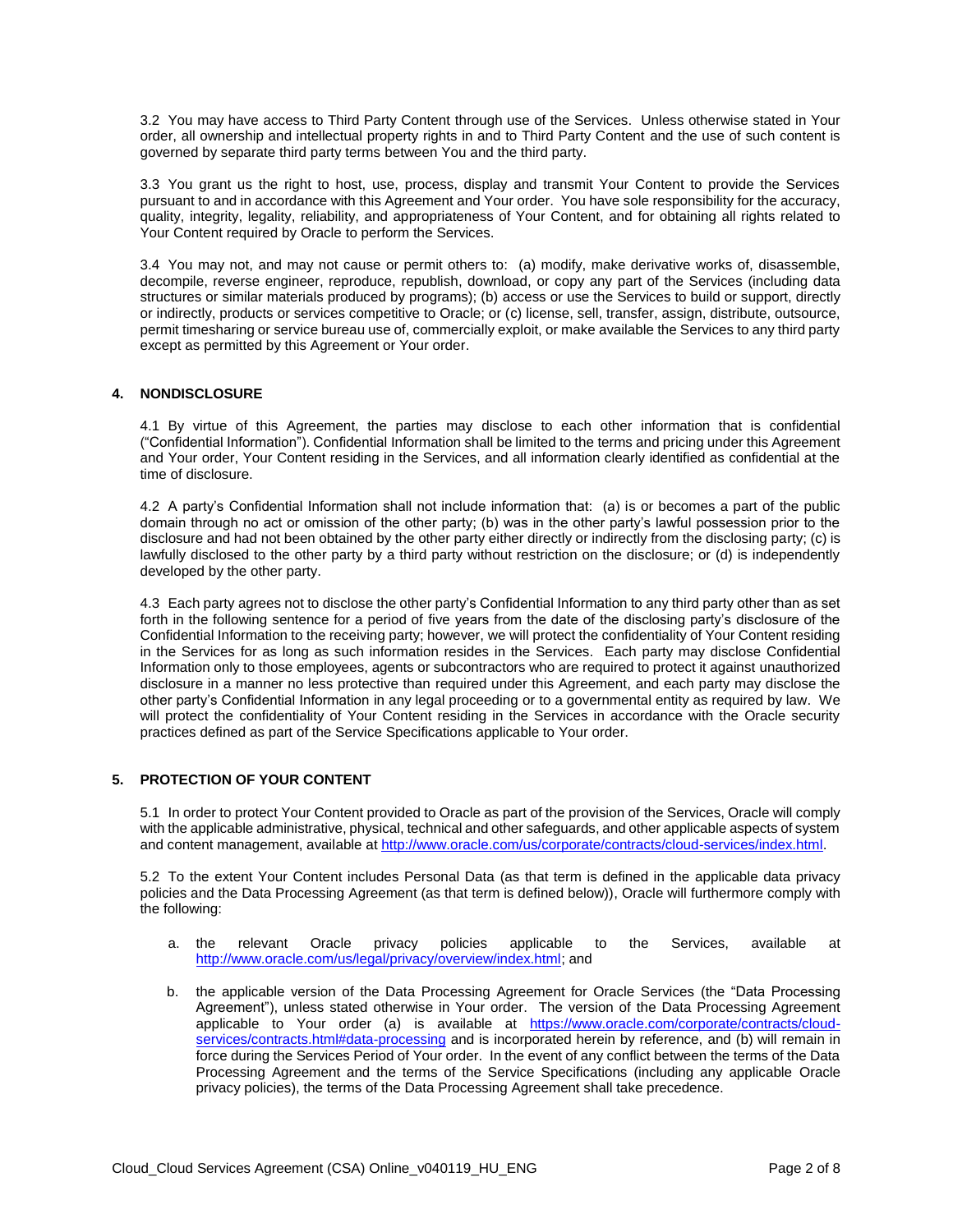5.3 Without prejudice to Sections 5.1 and 5.2 above, You are responsible for (a) any required notices, consents and/or authorizations related to Your provision of, and our processing of, Your Content (including any Personal Data) as part of the Services, (b) any security vulnerabilities, and the consequences of such vulnerabilities, arising from Your Content, including any viruses, Trojan horses, worms or other harmful programming routines contained in Your Content, and (c) any use by You or Your Users of the Services in a manner that is inconsistent with the terms of this Agreement. To the extent You disclose or transmit Your Content to a third party, we are no longer responsible for the security, integrity or confidentiality of such content outside of Oracle's control.

5.4 Unless otherwise specified in Your order (including in the Service Specifications), Your Content may not include any sensitive or special data that imposes specific data security or data protection obligations on Oracle in addition to or different from those specified in the Service Specifications. If available for the Services, You may purchase additional services from us (e.g., Oracle Payment Card Industry Compliance Services) designed to address specific data security or data protection requirements applicable to such sensitive or special data You seek to include in Your Content.

#### **6. WARRANTIES, DISCLAIMERS AND EXCLUSIVE REMEDIES**

6.1 Oracle warrants that it will perform (i) Cloud Services in all material respects as described in the Service Specifications, and (ii) Professional Services in a professional manner in accordance with the Service Specifications. If the Services provided to You were not performed as warranted, You must promptly provide written notice to Oracle that describes the deficiency in the Services (including, as applicable, the service request number notifying Oracle of the deficiency in the Services).

6.2 ORACLE DOES NOT GUARANTEE THAT (A) THE SERVICES WILL BE PERFORMED ERROR-FREE OR UNINTERRUPTED, OR THAT ORACLE WILL CORRECT ALL SERVICES ERRORS, (B) THE SERVICES WILL OPERATE IN COMBINATION WITH YOUR CONTENT OR YOUR APPLICATIONS, OR WITH ANY OTHER HARDWARE, SOFTWARE, SYSTEMS, SERVICES OR DATA NOT PROVIDED BY ORACLE, AND (C) THE SERVICES WILL MEET YOUR REQUIREMENTS, SPECIFICATIONS OR EXPECTATIONS. YOU ACKNOWLEDGE THAT ORACLE DOES NOT CONTROL THE TRANSFER OF DATA OVER COMMUNICATIONS FACILITIES, INCLUDING THE INTERNET, AND THAT THE SERVICES MAY BE SUBJECT TO LIMITATIONS, DELAYS, AND OTHER PROBLEMS INHERENT IN THE USE OF SUCH COMMUNICATIONS FACILITIES. ORACLE IS NOT RESPONSIBLE FOR ANY DELAYS, DELIVERY FAILURES, OR OTHER DAMAGE RESULTING FROM SUCH PROBLEMS. ORACLE IS NOT RESPONSIBLE FOR ANY ISSUES RELATED TO THE PERFORMANCE, OPERATION OR SECURITY OF THE SERVICES THAT ARISE FROM YOUR CONTENT, YOUR APPLICATIONS OR THIRD PARTY CONTENT.

6.3 FOR ANY BREACH OF THE SERVICES WARRANTY, YOUR EXCLUSIVE REMEDY AND ORACLE'S ENTIRE LIABILITY SHALL BE THE CORRECTION OF THE DEFICIENT SERVICES THAT CAUSED THE BREACH OF WARRANTY, OR, IF ORACLE CANNOT SUBSTANTIALLY CORRECT THE DEFICIENCY IN A COMMERCIALLY REASONABLE MANNER, YOU MAY END THE DEFICIENT SERVICES AND ORACLE WILL REFUND TO YOU THE FEES FOR THE TERMINATED SERVICES THAT YOU PRE-PAID TO ORACLE FOR THE PERIOD FOLLOWING THE EFFECTIVE DATE OF TERMINATION.

6.4 TO THE EXTENT NOT PROHIBITED BY LAW, THESE WARRANTIES ARE EXCLUSIVE AND THERE ARE NO OTHER EXPRESS OR IMPLIED WARRANTIES OR CONDITIONS INCLUDING FOR SOFTWARE, HARDWARE, SYSTEMS, NETWORKS OR ENVIRONMENTS OR FOR MERCHANTABILITY, SATISFACTORY QUALITY AND FITNESS FOR A PARTICULAR PURPOSE.

# **7. LIMITATION OF LIABILITY**

7.1 NEITHER PARTY SHALL BE LIABLE FOR ANY INDIRECT OR CONSEQUENTIAL DAMAGES ("LUCRUM CESSANS"), OR ANY LOSS OF REVENUE OR PROFITS (EXCLUDING FEES UNDER THIS AGREEMENT), DATA, OR DATA USE

7.2 ORACLE'S AGGREGATE LIABILITY FOR ALL DAMAGES ARISING OUT OF OR RELATED TO THIS AGREEMENT OR YOUR ORDER OR YOUR ORDER SHALL BE LIMITED TO THE TOTAL AMOUNTS ACTUALLY PAID TO ORACLE UNDER YOUR ORDER FOR THE SERVICES GIVING RISE TO THE LIABILITY DURING THE TWELVE (12) MONTH PERIOD IMMEDIATELY PRECEDING THE EVENT GIVING RISE TO SUCH LIABILITY LESS ANY REFUNDS OR CREDITS RECEIVED BY YOU FROM ORACLE.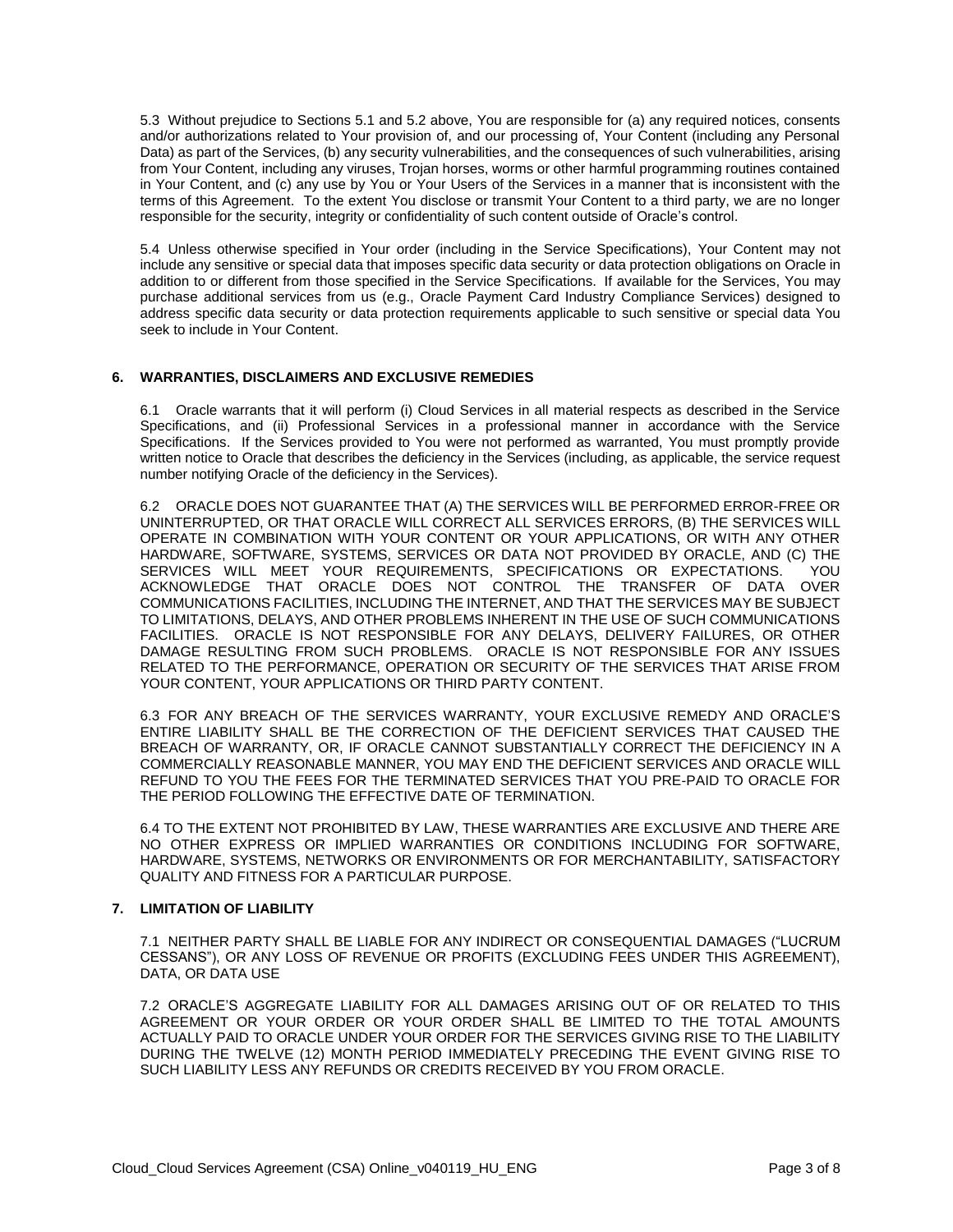#### **8. INDEMNIFICATION**

8.1 If a third party makes a claim against either You or Oracle ("Recipient" which may refer to You or us depending upon which party received the Material), that any information, design, specification, instruction, software, service, data, hardware, or material (collectively, "Material") furnished by either You or us ("Provider" which may refer to You or us depending on which party provided the Material) and used by the Recipient infringes the third party's intellectual property rights, the Provider, at the Provider's sole cost and expense, will defend the Recipient against the claim and indemnify the Recipient from the damages, liabilities, costs and expenses awarded by the court to the third party claiming infringement or the settlement agreed to by the Provider, if the Recipient does the following:

- a. notifies the Provider promptly in writing, not later than 30 days after the Recipient receives notice of the claim (or sooner if required by applicable law);
- b. gives the Provider sole control of the defense and any settlement negotiations; and
- c. gives the Provider the information, authority and assistance the Provider needs to defend against or settle the claim.

8.2 If the Provider believes or it is determined that any of the Material may have violated a third party's intellectual property rights, the Provider may choose to either modify the Material to be non-infringing (while substantially preserving its utility or functionality) or obtain a license to allow for continued use, or if these alternatives are not commercially reasonable, the Provider may end the license for, and require return of, the applicable Material and refund any unused, prepaid fees the Recipient may have paid to the other party for such Material. If such return materially affects our ability to meet obligations under the relevant order, then we may, upon 30 days prior written notice, terminate the order. If such Material is third party technology and the terms of the third party license do not allow us to terminate the license, then we may, upon 30 days prior written notice, end the Services associated with such Material and refund any unused, prepaid fees for such Services.

8.3 The Provider will not indemnify the Recipient if the Recipient (a) alters the Material or uses it outside the scope of use identified in the Provider's user or program documentation or Service Specifications, or (b) uses a version of the Material which has been superseded, if the infringement claim could have been avoided by using an unaltered current version of the Material which was made available to the Recipient. The Provider will not indemnify the Recipient to the extent that an infringement claim is based upon any Material not furnished by the Provider. We will not indemnify You to the extent that an infringement claim is based on Third Party Content or any Material from a third party portal or other external source that is accessible or made available to You within or by the Services (e.g., a social media post from a third party blog or forum, a third party Web page accessed via a hyperlink, marketing data from third party data providers, etc.).

8.4 This Section 8 provides the parties' exclusive remedy for any infringement claims or damages.

#### **9. TERM AND TERMINATION**

- 9.1 This Agreement is valid for the order which this Agreement accompanies.
- 9.2 Services shall be provided for the Services Period defined in Your order.

9.3 We may suspend Your or Your Users' access to, or use of, the Services if we believe that (a) there is a significant threat to the functionality, security, integrity, or availability of the Services or any content, data, or applications in the Services; (b) You or Your Users are accessing or using the Services to commit an illegal act; or (c) there is a violation of the Acceptable Use Policy. When reasonably practicable and lawfully permitted, we will provide You with advance notice of any such suspension. We will use reasonable efforts to re-establish the Services promptly after we determine that the issue causing the suspension has been resolved. During any suspension period, we will make Your Content (as it existed on the suspension date) available to You. Any suspension under this Section shall not excuse You from Your obligation to make payments under this Agreement.

9.4 If either of us breaches a material term of this Agreement or any order and fails to correct the breach within 30 days of written specification of the breach, then the breaching party is in default and the non-breaching party may terminate (a) in the case of breach of any order, the order under which the breach occurred; or (b) in the case of breach of the Agreement, the Agreement and any orders that have been placed under the Agreement. If we terminate any orders as specified in the preceding sentence, You must pay within 30 days all amounts that have accrued prior to such termination, as well as all sums remaining unpaid for the Services under such order(s) plus related taxes and expenses. Except for nonpayment of fees, the nonbreaching party may agree in its sole discretion to extend the 30 day period for so long as the breaching party continues reasonable efforts to cure the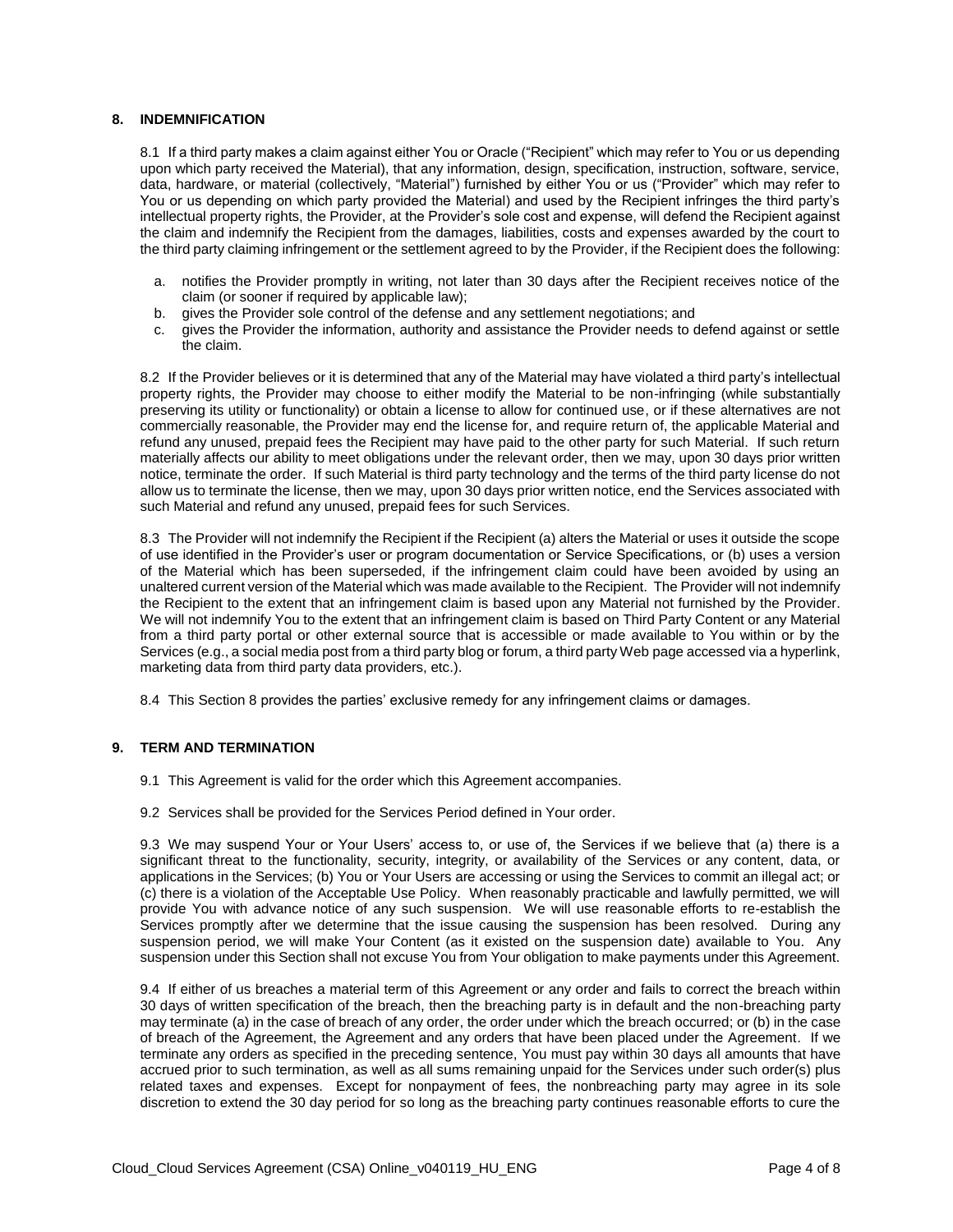breach. You agree that if You are in default under this Agreement, You may not use those Services ordered.

9.5 At the end of the Services Period, we will make Your Content (as it existed at the end of the Services Period) available for retrieval by You during a retrieval period set out in the Service Specifications. At the end of such retrieval period, and except as may be required by law, we will delete or otherwise render unrecoverable any of Your Content that remains in the Services. Our data deletion practices are described in more detail in the Service Specifications.

9.6 Provisions that survive termination or expiration of this Agreement are those relating to limitation of liability, indemnification, payment and others which by their nature are intended to survive.

#### **10. THIRD-PARTY CONTENT, SERVICES AND WEBSITES**

10.1 The Services may enable You to link to, transfer Your Content or Third Party Content to, or otherwise access, third parties' websites, platforms, content, products, services, and information ("Third Party Services"). Oracle does not control and is not responsible for Third Party Services. You are solely responsible for complying with the terms of access and use of Third Party Services, and if Oracle accesses or uses any Third Party Services on Your behalf to facilitate performance of the Services, You are solely responsible for ensuring that such access and use, including through passwords, credentials or tokens issued or otherwise made available to You, is authorized by the terms of access and use for such services. If You transfer or cause the transfer of Your Content or Third Party Content from the Services to a Third Party Service or other location, that transfer constitutes a distribution by You and not by Oracle.

10.2 Any Third Party Content we make accessible is provided on an "as-is" and "as available" basis without any warranty of any kind. You acknowledge and agree that we are not responsible for, and have no obligation to control, monitor, or correct, Third Party Content. We disclaim all liabilities arising from or related to Third Party Content.

10.3 The Services may enable You to link to, transmit Your Content to, or otherwise access, other Web sites, content, products, services, and information of third parties. Oracle does not control and is not responsible for such Web sites or any such content, products, services and information accessible from or provided through the Services, and You bear all risks associated with access to and use of such Web sites and third party content, products, services and information.

10.4 You acknowledge that: (i) the nature, type, quality and availability of Third Party Content may change at any time during the Services Period, and (ii) features of the Services that interoperate with Third Party Services such as Facebook™, YouTube™ and Twitter™, etc., depend on the continuing availability of such third parties' respective application programming interfaces (APIs) for use with the Services. Oracle may need to update, change or modify the Services under this Agreement as a result of a change in, or unavailability of, such Third Party Content, Third Party Services or APIs. If any third party ceases to make its Third Party Content or APIs available on reasonable terms for the Services, as determined by Oracle in its sole discretion, we may cease providing access to the affected Third Party Content or Third Party Services without any liability to You. Any changes to Third Party Content, Third Party Services or APIs, including their availability or unavailability, during the Services Period does not affect Your obligations under this Agreement or the applicable order, and You will not be entitled to any refund, credit or other compensation due to any such changes.

#### **11. SERVICE MONITORING, ANALYSES AND ORACLE SOFTWARE**

11.1 We continuously monitor the Services to facilitate Oracle's operation of the Services; to help resolve Your service requests; to detect and address threats to the functionality, security, integrity, and availability of the Services as well as any content, data, or applications in the Services; and to detect and address illegal acts or violations of the Acceptable Use Policy. Oracle monitoring tools do not collect or store any of Your Content residing in the Services, except as needed for such purposes. Oracle does not monitor, and does not address issues with, non-Oracle software provided by You or any of Your Users that is stored in, or run on or through, the Services. Information collected by Oracle monitoring tools (excluding Your Content) may also be used to assist in managing Oracle's product and service portfolio, to help Oracle address deficiencies in its product and service offerings, and for license management purposes.

11.2 We may (i) compile statistical and other information related to the performance, operation and use of the Services, and (ii) use data from the Services in aggregated form for security and operations management, to create statistical analyses, and for research and development purposes (clauses i and ii are collectively referred to as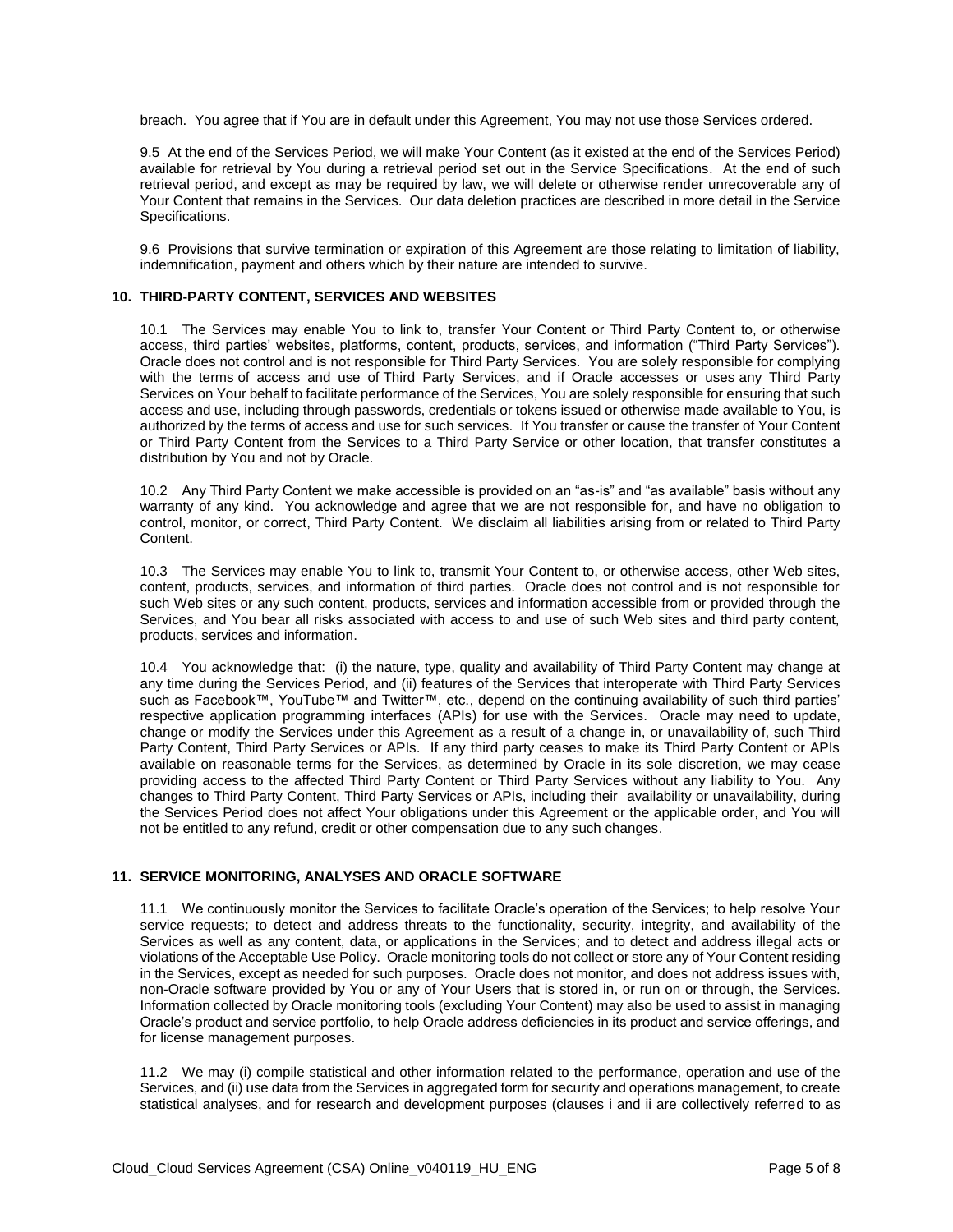"Service Analyses"). We may make Service Analyses publicly available; however, Service Analyses will not incorporate Your Content, Personal Data or Confidential Information in a form that could serve to identify You or any individual. We retain all intellectual property rights in Service Analyses.

11.3 We may provide You with the ability to obtain certain Oracle Software (as defined below) for use with the Services. If we provide Oracle Software to You and do not specify separate terms for such software, then such Oracle Software is provided as part of the Services and You have the non-exclusive, worldwide, limited right to use such Oracle Software, subject to the terms of this Agreement and Your order (except for separately licensed elements of the Oracle Software, which separately licensed elements are governed by the applicable separate terms), solely to facilitate Your use of the Services. You may allow Your Users to use the Oracle Software for this purpose, and You are responsible for their compliance with the license terms. Your right to use any Oracle Software will terminate upon the earlier of our notice (by web posting or otherwise) or the end of the Services associated with the Oracle Software. Notwithstanding the foregoing, if Oracle Software is licensed to You under separate terms, then Your use of such software is governed by the separate terms. Your right to use any part of the Oracle Software that is licensed under the separate terms is not restricted in any way by this Agreement.

# **12. EXPORT**

12.1 Export laws and regulations of the United States and any other relevant local export laws and regulations apply to the Services. Such export laws govern use of the Services (including technical data) and any Services deliverables provided under this Agreement, and You and we each agree to comply with all such export laws and regulations (including "deemed export" and "deemed re-export" regulations). You agree that no data, information, software programs and/or materials resulting from the Services (or direct product thereof) will be exported, directly or indirectly, in violation of these laws, or will be used for any purpose prohibited by these laws including, without limitation, nuclear, chemical, or biological weapons proliferation, or development of missile technology.

12.2 You acknowledge that the Services are designed with capabilities for You and Your Users to access the Services without regard to geographic location and to transfer or otherwise move Your Content between the Services and other locations such as User workstations. You are solely responsible for the authorization and management of User accounts across geographic locations, as well as export control and geographic transfer of Your Content.

## **13. FORCE MAJEURE**

Neither You nor we shall be responsible for failure or delay of performance if caused by: an act of war, hostility, or sabotage; act of God; pandemic; electrical, internet, or telecommunication outage that is not caused by the obligated party; government restrictions (including the denial or cancelation of any export, import or other license); or other event outside the reasonable control of the obligated party. Both You and we will use reasonable efforts to mitigate the effect of a force majeure event. If such event continues for more than 30 days, either of You or we may cancel unperformed Services and affected orders upon written notice. This Section does not excuse either party's obligation to take reasonable steps to follow its normal disaster recovery procedures or Your obligation to pay for the Services.

#### **14. GOVERNING LAW AND JURISDICTION**

This Agreement is governed by the laws of Hungary and each party agrees to submit to the exclusive jurisdiction of, and venue in, the courts in Budapest in any dispute arising out of or relating to this Agreement.

# **15. NOTICE**

15.1 Any notice required under this Agreement shall be provided to the other party in writing. If You have a legal dispute with us or if You wish to provide a notice under the Indemnification Section of this Agreement, or if You become subject to insolvency or other similar legal proceedings, You will promptly send written notice to: Oracle Hungary Kft., H-1095 Budapest, Lechner Ödön fasor 7, Millennium Tower II., Attention: General Counsel, Legal Department.

15.2 We may give notices applicable to our Services customers by means of a general notice on the Oracle portal for the Services, and notices specific to You by electronic mail to Your e-mail address on record in our account information or by written communication sent by first class mail or pre-paid post to Your address on record in our account information.

# **16. ASSIGNMENT**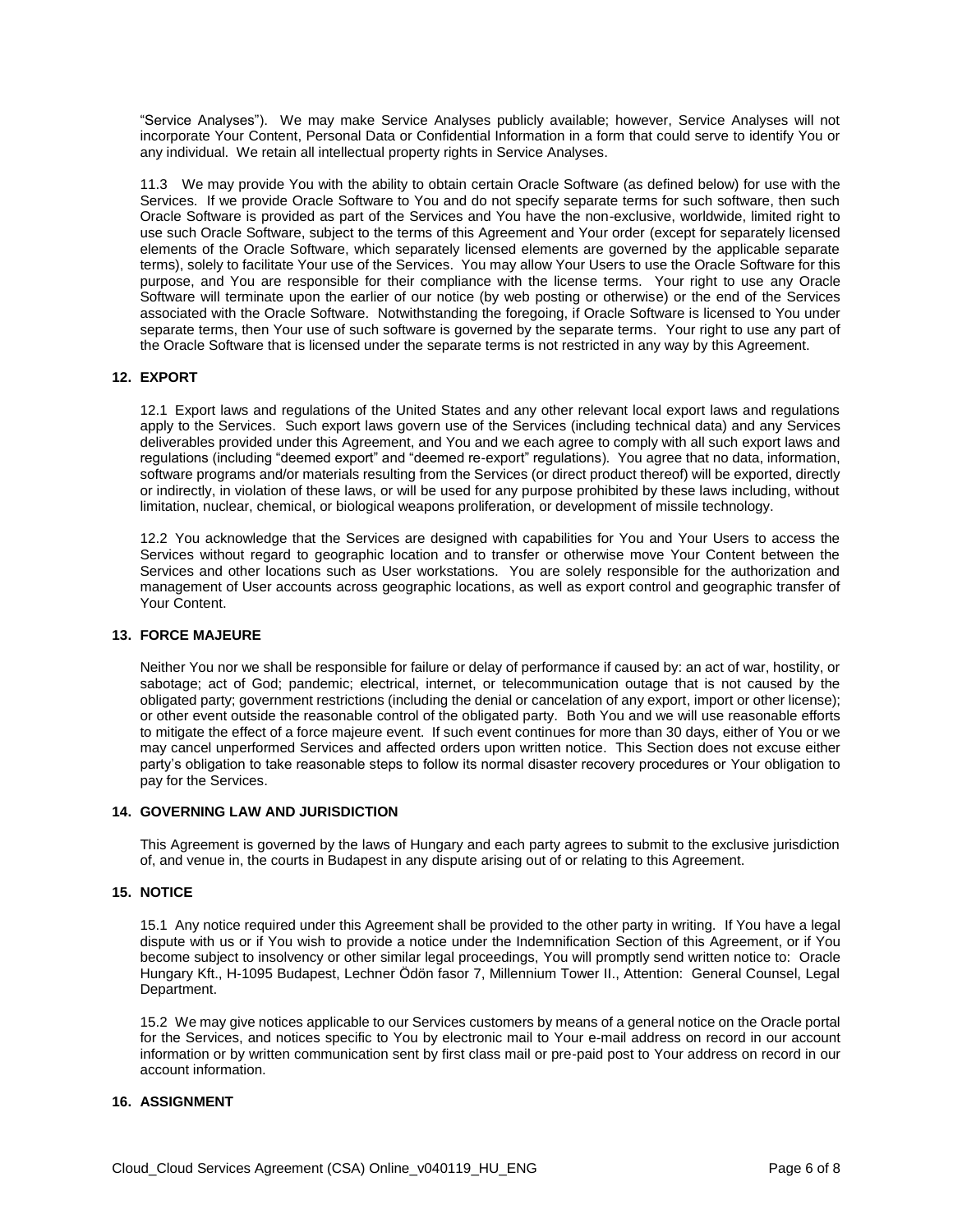You may not assign this Agreement or give or transfer the Services, or any interest in the Services, to another individual or entity.

#### **17. OTHER**

17.1 We are an independent contractor, and each party agrees that no partnership, joint venture, or agency relationship exists between the parties.

17.2 Our business partners and other third parties, including any third parties with which the Services have integrations or that are retained by You to provide consulting services, implementation services or applications that interact with the Services, are independent of Oracle and are not Oracle's agents. We are not liable for, bound by, or responsible for any problems with the Services or Your Content arising due to any acts of any such business partner or third party, unless the business partner or third party is providing Services as our subcontractor on an engagement ordered under this Agreement and, if so, then only to the same extent as we would be responsible for our resources under this Agreement.

17.3 If any term of this Agreement is found to be invalid or unenforceable, the remaining provisions will remain effective and such term shall be replaced with another term consistent with the purpose and intent of this Agreement.

17.4 Except for actions for nonpayment or breach of Oracle's proprietary rights, no action, regardless of form, arising out of or relating to this Agreement may be brought by either party more than two years after the cause of action has accrued.

17.5 Prior to entering into an order governed by this Agreement, You are solely responsible for determining whether the Services meet Your technical, business or regulatory requirements. Oracle will cooperate with Your efforts to determine whether use of the standard Services are consistent with those requirements. Additional fees may apply to any additional work performed by Oracle or changes to the Services. You remain solely responsible for Your regulatory compliance in connection with Your use of the Services.

17.6 Upon forty-five (45) days written notice and no more than once every twelve (12) months, Oracle may audit Your use of the Cloud Services to ensure Your use of the Cloud Services is in compliance with the terms of the applicable order and this Agreement. Any such audit shall not unreasonably interfere with Your normal business operations.

You agree to cooperate with Oracle's audit and to provide reasonable assistance and access to information reasonably requested by Oracle.

The performance of the audit and non-public data obtained during the audit (including findings or reports that result from the audit) shall be subject to the provisions of section 4 (Nondisclosure) of this Agreement.

If the audit identifies non-compliance, You agree to remedy (which may include, without limitation, the payment of any fees for additional Cloud Services) such non-compliance within 30 days of written notification of that noncompliance. You agree that Oracle shall not be responsible for any of Your costs incurred in cooperating with the audit.

#### **18. ENTIRE AGREEMENT**

18.1 You agree that this Agreement and the information which is incorporated into this Agreement by written reference (including reference to information contained in a URL or referenced policy), together with the applicable order, is the complete agreement for the Services ordered by You and supersedes all prior or contemporaneous agreements or representations, written or oral, regarding such Services.

18.2 It is expressly agreed that the terms of this Agreement and any Oracle order shall supersede the terms in any purchase order, procurement internet portal, or other similar non-Oracle document and no terms included in any such purchase order, portal, or other non-Oracle document shall apply to the Services ordered. In the event of any inconsistencies between the terms of an order and the Agreement, the order shall take precedence; however, unless expressly stated otherwise in an order, the terms of the Data Processing Agreement shall take precedence over any inconsistent terms in an order. This Agreement and orders hereunder may not be modified and the rights and restrictions may not be altered or waived except in a writing signed or accepted online by